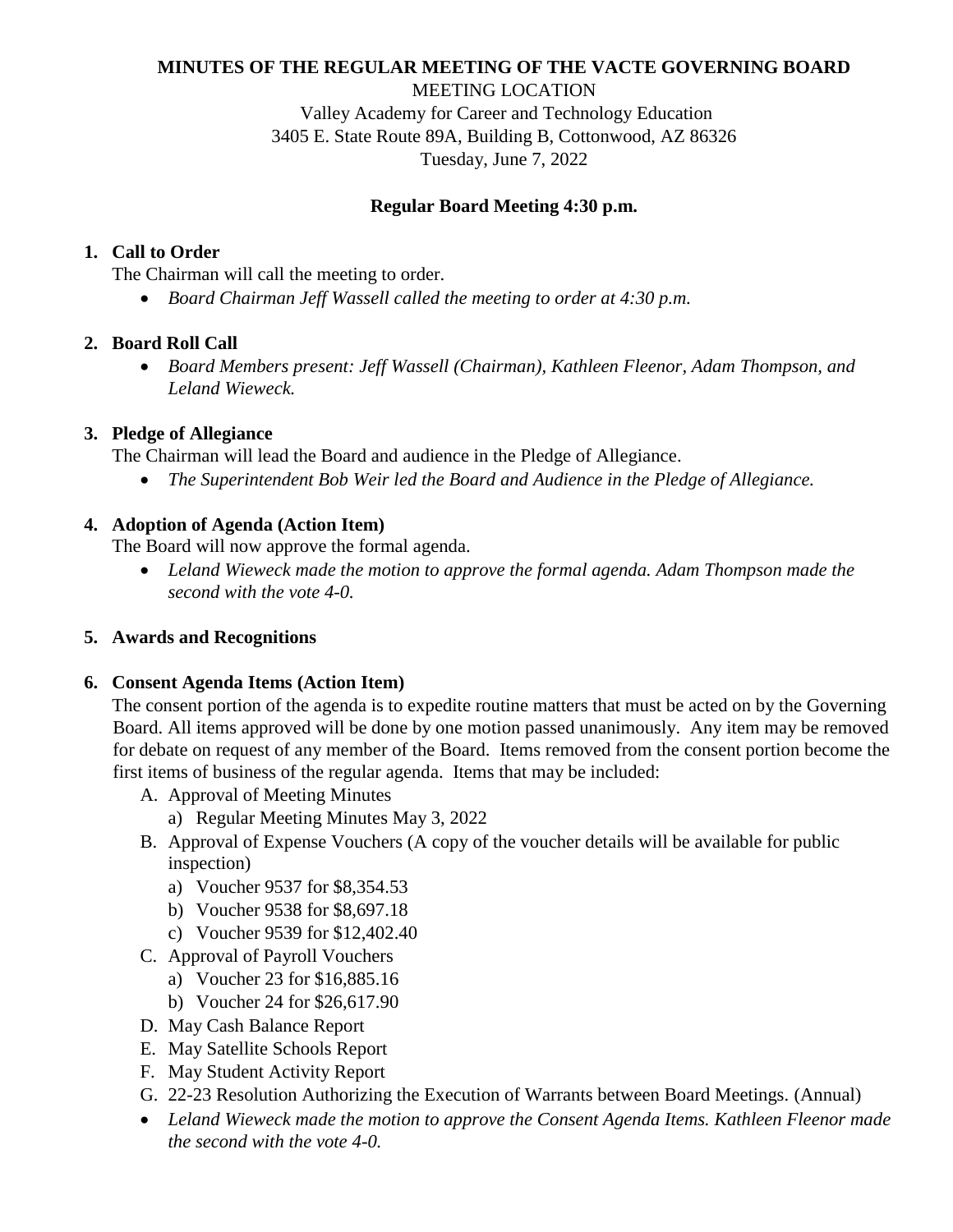### **7. Call to the Public - Legal A.R.S. § 38-431.01 (H)**

At this time, the Chairman of the Board will ask members of the audience if they would like to speak regarding any issue before the citizens of the district. Members of the public wishing to comment on an agenda item should do so at this time. Audience comments will be limited to (3) three minutes. The Board Chair reserves the right to limit the number of audience members speaking on an issue. No formal action may be taken on any issue unless the item appears on the agenda. The Board may respond to criticism, ask that a matter be reviewed by staff, or place an item on a future agenda.

### **8. Reports and Presentations**

- A. Success on the Yavapai Foundation Grant Presentation from Law Enforcement Program, instructed by Jennifer Choate
- *Law Instructor Jennifer Choate and Students gave a presentation to the VACTE Board and Members from the Yavapai Foundation on the \$500 Grant that was awarded to the class for Forensics.*
- B. Report from Superintendent Bob Weir
- *Superintendent Bob Weir gave the Board an update on ending ADM for FY22, Satellite 40th Day ADM, upcoming events including the ASA Conference he will be attending, Ed Rising National Conference, and SkillsUSA National Conference.*
- C. Report from VACTE Board

# **9. Discussion and Action Items**

- A. Discussion on FY23 VACTE Pre-Registration Program Enrollment.
- *Superintendent Bob Weir gave the Board current Registration numbers for FY23 VACTE Enrollment.*
- B. Discussion and possible action to hold a Special Board Meeting to post Notice of Public Hearing for the FY23 Proposed Budget, June 15.
- *Jeff Wassell made the motion to approve holding a Special Board Meeting to post Notice of Public Hearing for FY23 Proposed Budget on June 16 at 4:30 p.m. Leland Wieweck made the second with the vote 4-0.*
- C. Discussion and possible action to approve the change of the District Bank from Foothills Bank to National Bank of Arizona.
- *Adam Thompson made the motion to approve the change of the VACTE District Bank from Foothills Bank to National Bank of Arizona. Leland Wieweck made the second with the vote 4-0.*
- D. Discussion and possible action to approve the Authorized District Signers for the VACTE.
- *Jeff Wassell made the motion to approve the Authorized District Signers for VACTE as presented. Adam Thompson made the second with the vote 4-0.*
- E. Discussion and possible action to approve the Sole Source Vendors for VACTE; PowerSchool, Tyler Technologies (ivisions), and APS.
- Leland Wieweck made the motion to approve the sole source vendors for VACTE. Jeff Wassell *made a second with the vote 4-0.*
- F. Discussion and possible action to approve the hire of the Education Professions Program instructor(s).
- *Jeff Wassell made the motion to approve the hire of the Education Professions Program instructors. Kathleen Fleenor made the second with the vote 4-0.*
- G. Discussion and possible action to approve the FY23 Lead CTSO Advisor Stipend for VACTE.
- *Kathleen Fleenor made the motion to approve the FY23 Lead CTSO Advisor Stipend for VACTE. Adam Thompson made the second with the vote 4-0.*